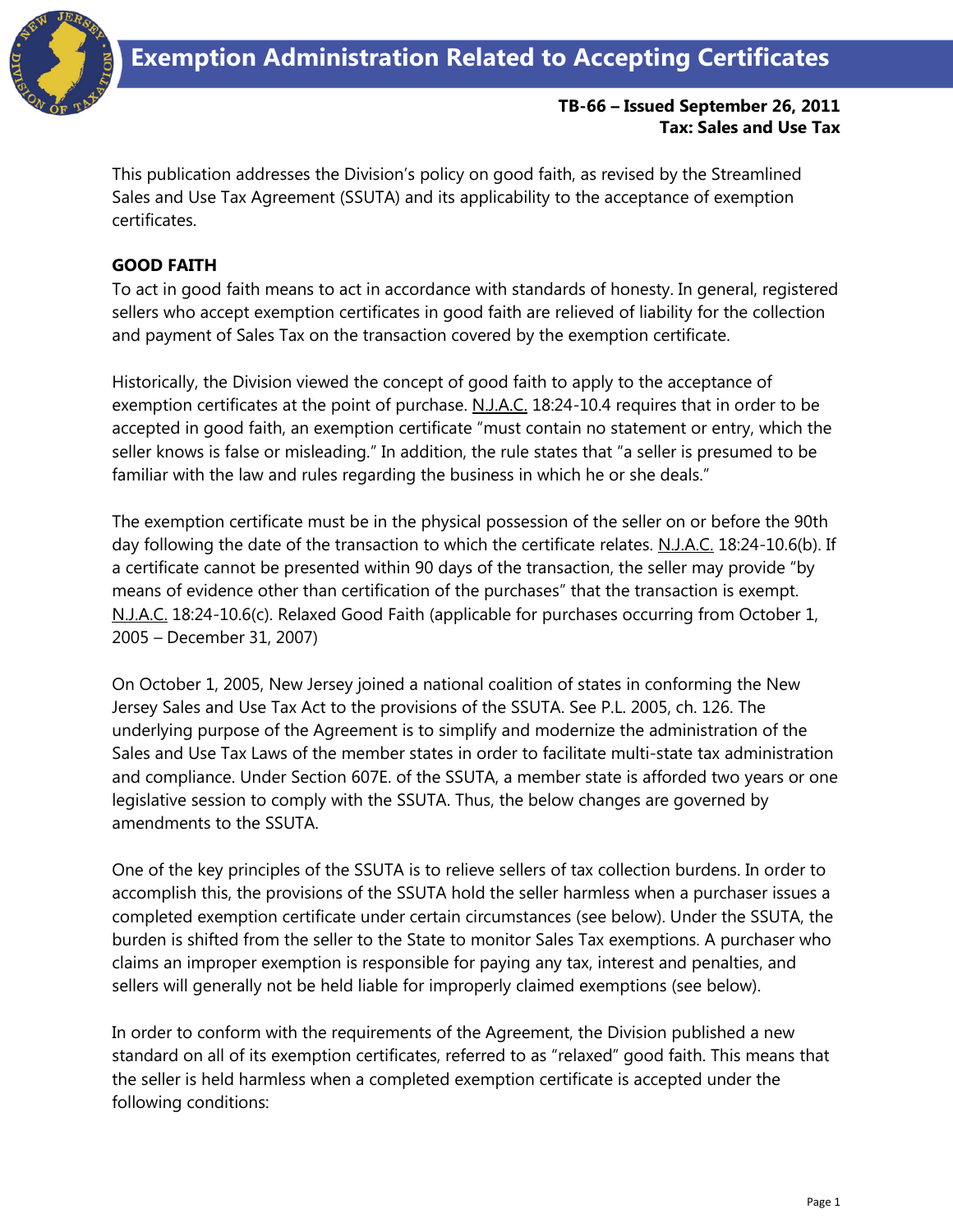(a) Certificate must contain no statement or entry which the seller knows is false or misleading;

(b) Certificate must be an official form or a proper and substantive reproduction, including electronic;

(c) Certificate must be filled out completely;

(d) Certificate must be dated and include the purchaser's New Jersey tax identification number or, for a purchaser that is not registered in New Jersey, the Federal employer identification number or out-of-state registration number. Individual purchasers must include their driver's license number; and

(e) Certificate or required data must be provided within 90 days of the sale.

For Purchases Occurring from January 1, 2008 – September 30, 2011 Based on revisions to the SSUTA, good faith as it was commonly understood and applied is no longer applicable at the point of purchase. Rather, there is only a requirement for a completed exemption certificate to be obtained by the seller within 90 days of the sale. Good faith is now only a factor during an audit situation.

# **POINT OF PURCHASE**

Effective January 1, 2008, sellers are relieved from the tax otherwise due so long as the seller obtains a fully completed exemption certificate or captures the relevant data elements required under the SSUTA within 90 days subsequent to the date of sale. If it is determined that the purchaser improperly claimed an exemption, the purchaser will be held liable for the nonpayment of the tax. In order to "fully complete" the exemption certificate, the following information must be obtained from a purchaser:

- Purchaser's name and address;
- Type of business\*;
- Reasons(s) for exemption\*;
- Purchaser's New Jersey tax identification number or, for a purchaser that is not registered in New Jersey, the Federal employer identification number or out-of-state registration number. Individual purchasers must include their driver's license number;
- If a paper exemption certificate is used (including fax), the signature of the purchaser.

\*The options for these requirements are mandated by the SSUTA.

Although the Division requests this information, the seller's name and address are not required and are not considered when determining if an exemption certificate is fully complete. A seller that enters data elements from paper into an electronic format is not required to retain the paper exemption certificate.

There is no longer any requirement that the seller have knowledge of the law and regulations regarding a particular exemption. For example, if a purchaser fully completes an Exempt Use Certificate (Form ST-4) claiming the production exemption (N.J.S.A. 54:32B-8.13(a)) for the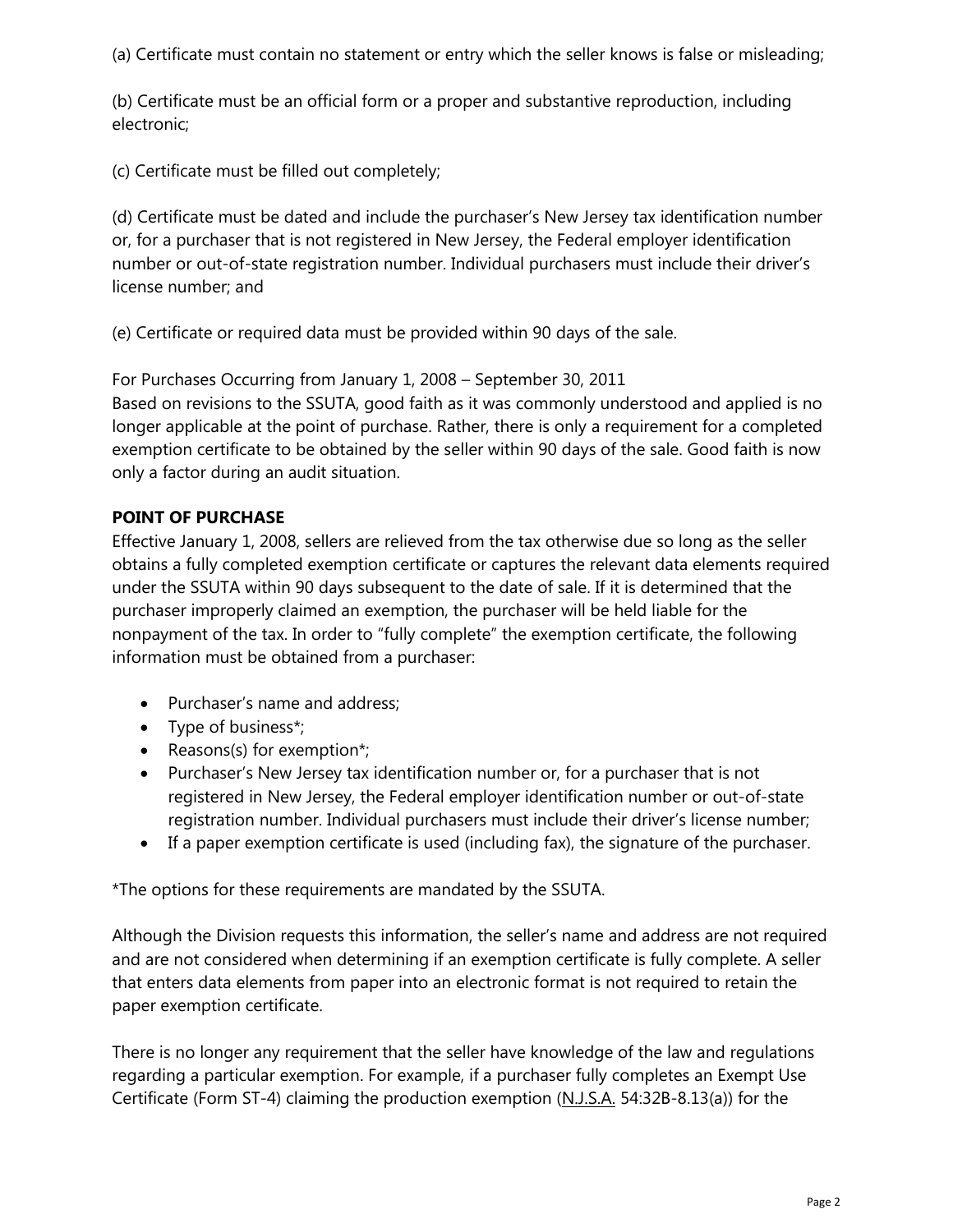purchase of a machine, the seller has no responsibility to ascertain whether or not the machine could reasonably be used directly and primarily in production by that purchaser as the statute requires.

This relief from liability does not apply to a seller who fraudulently fails to collect tax, to a seller who solicits purchasers to participate in the unlawful claim of an exemption, or to a seller who accepts an exemption certificate when the purchaser claims an entity-based exemption\* when:

1. The subject of the transaction sought to be covered by the exemption certificate is actually received by the purchaser at a location operated by the seller; and

2. The state in which that location resides provides an exemption certificate that clearly and affirmatively indicates that the claimed exemption is not available in that state (for example, striking out exemption reason types on the SSUTA uniform exemption form and posting it on a state's website is an indicator. New Jersey has indicated that the following exemptions are not available when a purchaser issues the SSUTA uniform exemption form: tribal government, charitable organization, and religious or educational organization.)

\* An entity-based exemption is an exemption based on who the purchaser is (e.g., a Federal or New Jersey State governmental entity), as opposed to a use-based exemption such as manufacturing, research and development, wrapping supply, etc.

# **IN AN AUDIT SITUATION**

From January 1, 2008 to September 30, 2011, if the seller either did not obtain an exemption certificate or the seller obtained an incomplete exemption certificate, the seller had at least 120 days after the Division's request for substantiation of the claimed exemption to obtain a fully completed exemption certificate from the purchaser. The certificate would have been taken in good faith, which, in an audit situation, means the seller is presumed to be familiar with the law and rules regarding the business in which he/she deals and the exemption certificate must not contain any statement or entry that the seller knows is false or misleading.

## **NEW STANDARD FOR PURCHASES OCCURRING AS OF OCTOBER 1, 2011**

## **POINT OF PURCHASE**

There has been no change to the acceptance of an exemption certificate at the point of purchase.

See standard above under "For Purchases Occurring from January 1, 2008 – September 30, 2011."

## **IN AN AUDIT SITUATION**

On and after October 1, 2011, if the seller either did not obtain an exemption certificate or the seller obtained an incomplete exemption certificate, the seller has at least 120 days after the Division's request for substantiation of the claimed exemption to either:

1. Obtain a fully completed exemption certificate from the purchaser, taken in good faith, which, in an audit situation, means the seller accepted a certificate claiming an exemption that: